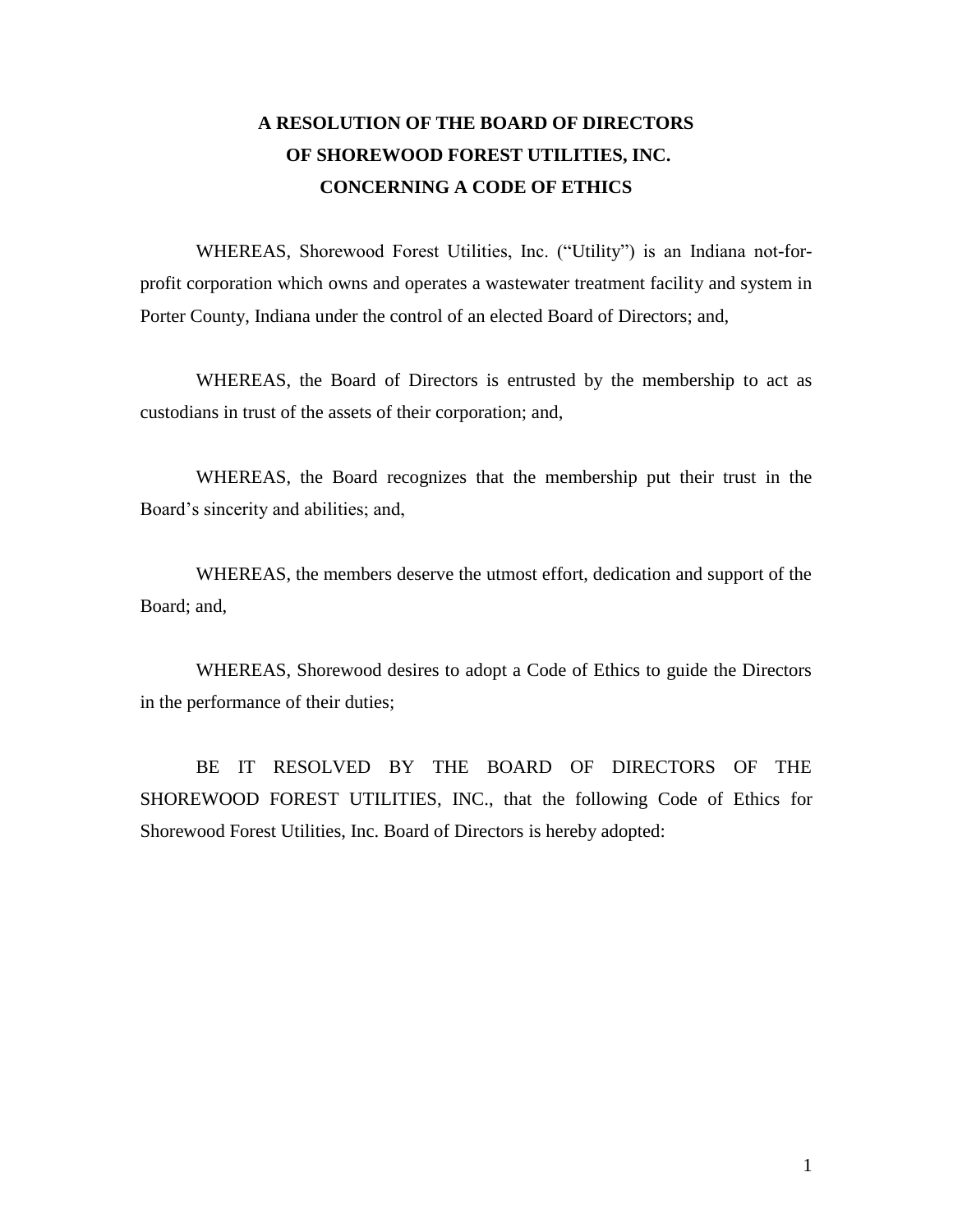# **CODE OF ETHICS FOR SHOREWOOD FOREST UTILITIES, INC. BOARD OF DIRECTORS**

## **Duty of Care**

Directors are subject to a duty of care to be reasonably informed, to participate in decisions in good faith, to exercise independent judgment, and to act with the care exercised by an ordinary prudent person in similar circumstances. Because the Directors act as a group, attendance at board meetings is important. A Director shall not run the risk of not satisfying the duty of care by continuous or repeated absences, which could affect the morale of those who do attend. Further, a Director shall make decisions based on what is in the best interest of all members of the Utility, rather than any one group, individual, or special interest group.

## **Ethical Guidelines**

#### *General*

- 1. A Director shall always hold the betterment of the membership of the Utility as their priority during all participation in discussions and voting matters, recognizing that they are obligated to act in a manner that will bear the closest public scrutiny.
- 2. A Director shall recognize that all authority is vested in the full Board only when it meets in legal session.
- 3. It is a Director's responsibility to contribute to the Board of Directors any suggestions of ways to improve the Utility's policies, standards, practices or ethics.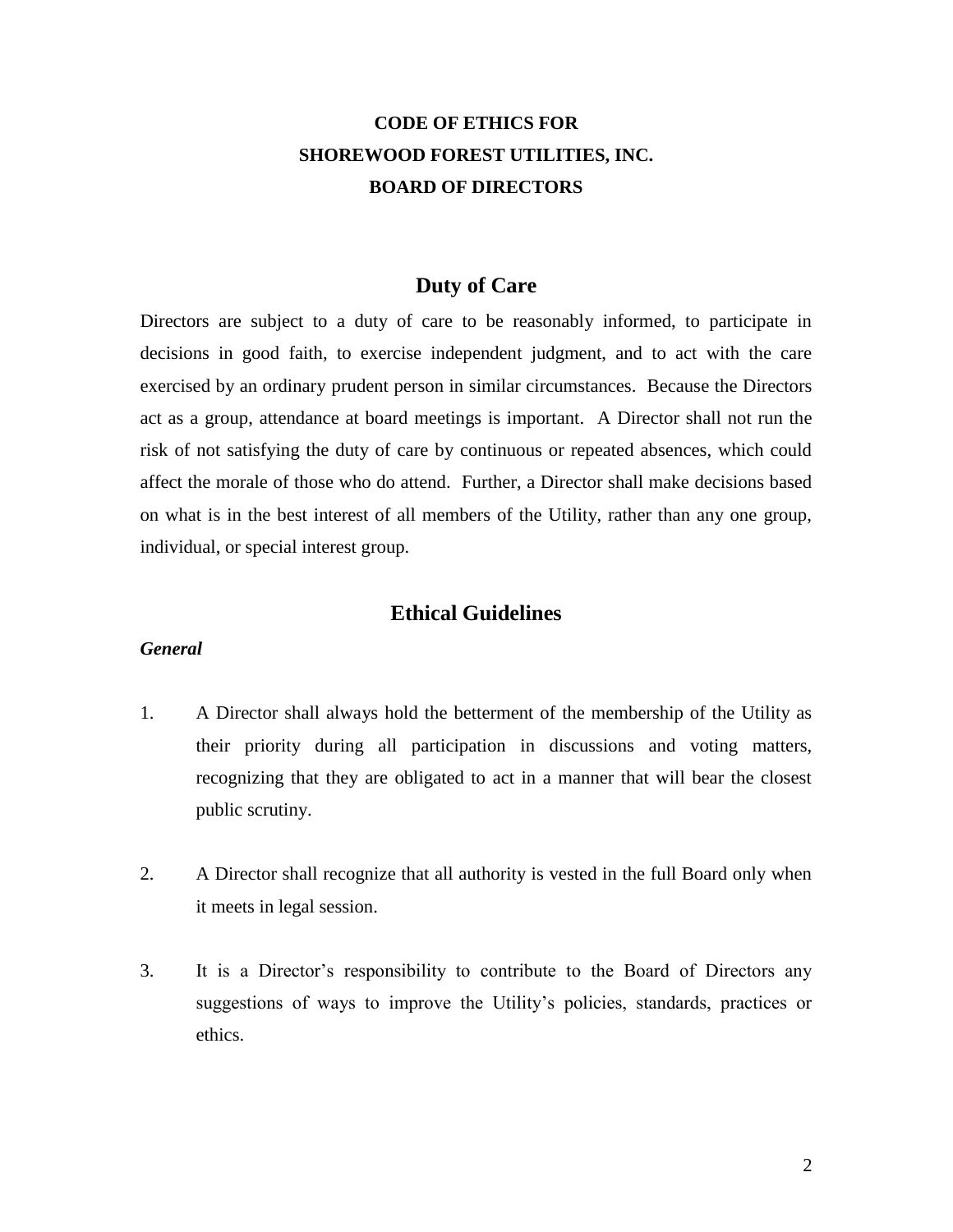- 4. A Director shall not abuse his position by suggesting to any Utility employee that he are entitled to or expect any special treatment greater than any other member of the Utility.
- 5. A Director shall declare any conflict of interest, be it real, potential, or apparent, which is not immediately obvious with regard to any matter being discussed in his presence during a meeting.
- 6. If the Board decides at any time that a Director has a conflict, that Director shall accept the Board's request that he refrain from participating in the discussion and will leave the meeting at the Board's request. A Director shall understand that the Board's decision will be recorded in the minutes, either with or without the reasons for the decision being also recorded.
- 7. A Director shall represent all those whom this Utility serves and not a particular geographic area or interest group.
- 8. A Director shall understand that the following activities are considered by the Utility to be conflicts of interest, and that conflicts of interest are not limited to the following situations:
	- a) A Director makes a decision motivated by considerations other than the "best interests of the Utility".
	- b) A Director, in any circumstance as relates to the Utility, puts his personal interests ahead of the "best interests of the Utility".
	- c) A Director distributes confidential information contained in petitions or other internal documents to special interest groups for their own agenda, contrary to the "best interests of the Utility".
	- d) A Director assists a third party in their dealings with the Utility, where such assistance could result in favorable or preferential treatment being granted the third party, contrary to the "best interests of the Utility".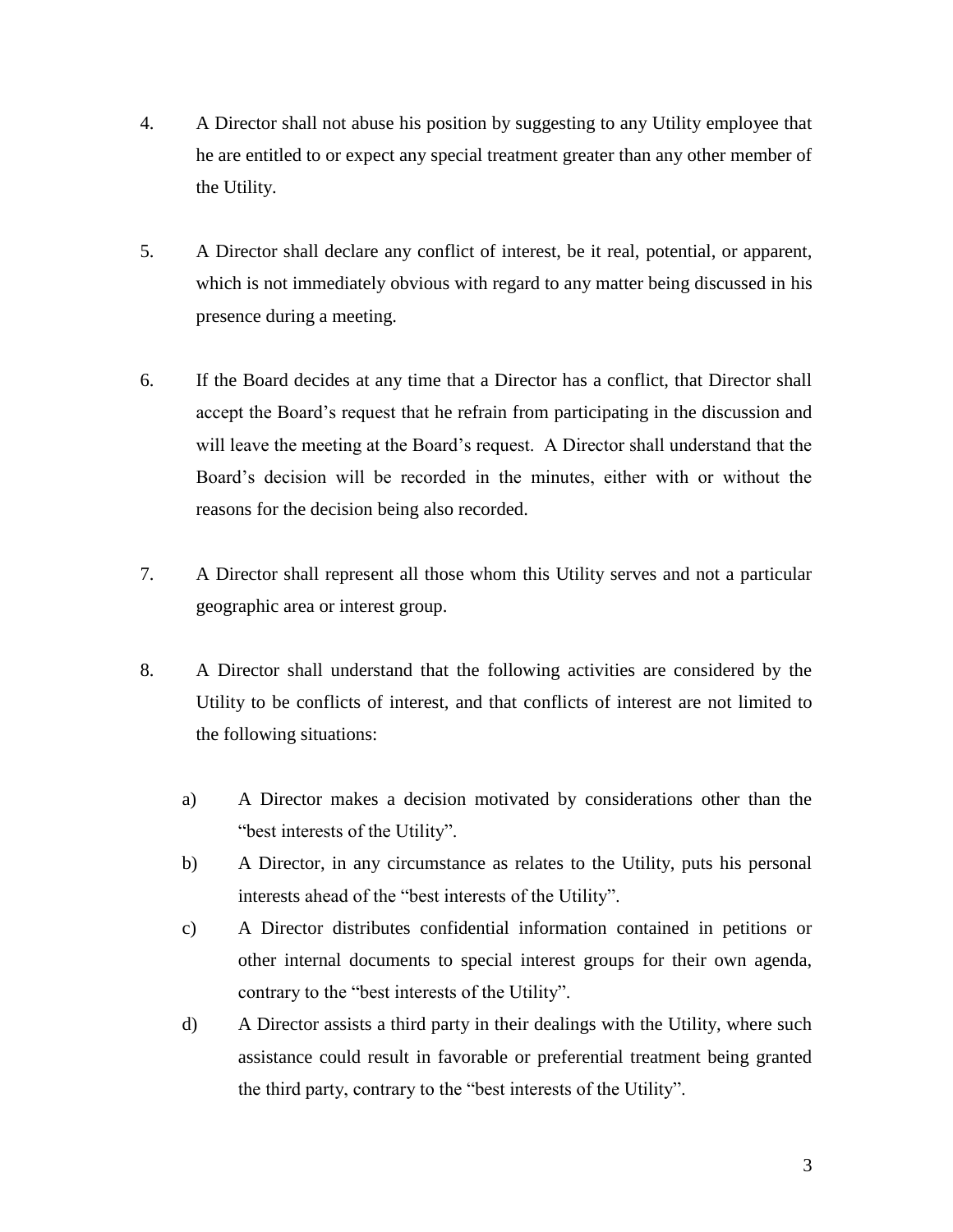### *Information*

- 9. A Director will not knowingly take advantage of, or benefit from, information that is obtained in the course of his official duties and responsibilities as a Director, and that is not generally available to the membership.
- 10. A Director will be alert to information which the Utility can use to develop improved policies and strategies.
- 11. A Director will protect the Utility's information closely and will not release or share confidential information without the permission, in writing, of the person who provided it, and a majority vote of the Board of Directors.
- 12. A Director will not disclose, beyond its intended scope, any information which is marked, designated, or treated as confidential by the Board, officers, or staff and which he receives as a Director of the Utility, unless that information is found not to be in the "best interests of the Utility". This confidentiality shall not apply to subsequent elected Directors.

#### *Resources*

13. A Director will be mindful of resources that are in his trust on behalf of the Utility, and will help establish policies that ensure the maximization of secure and protected resources.

### *Gifts and Hospitality*

14. Should business associates or others offer a Director gifts, favors, meals or benefits on a personal basis because of the business the Utility does with them, or potential business which may exist in the future, the Director will recognize that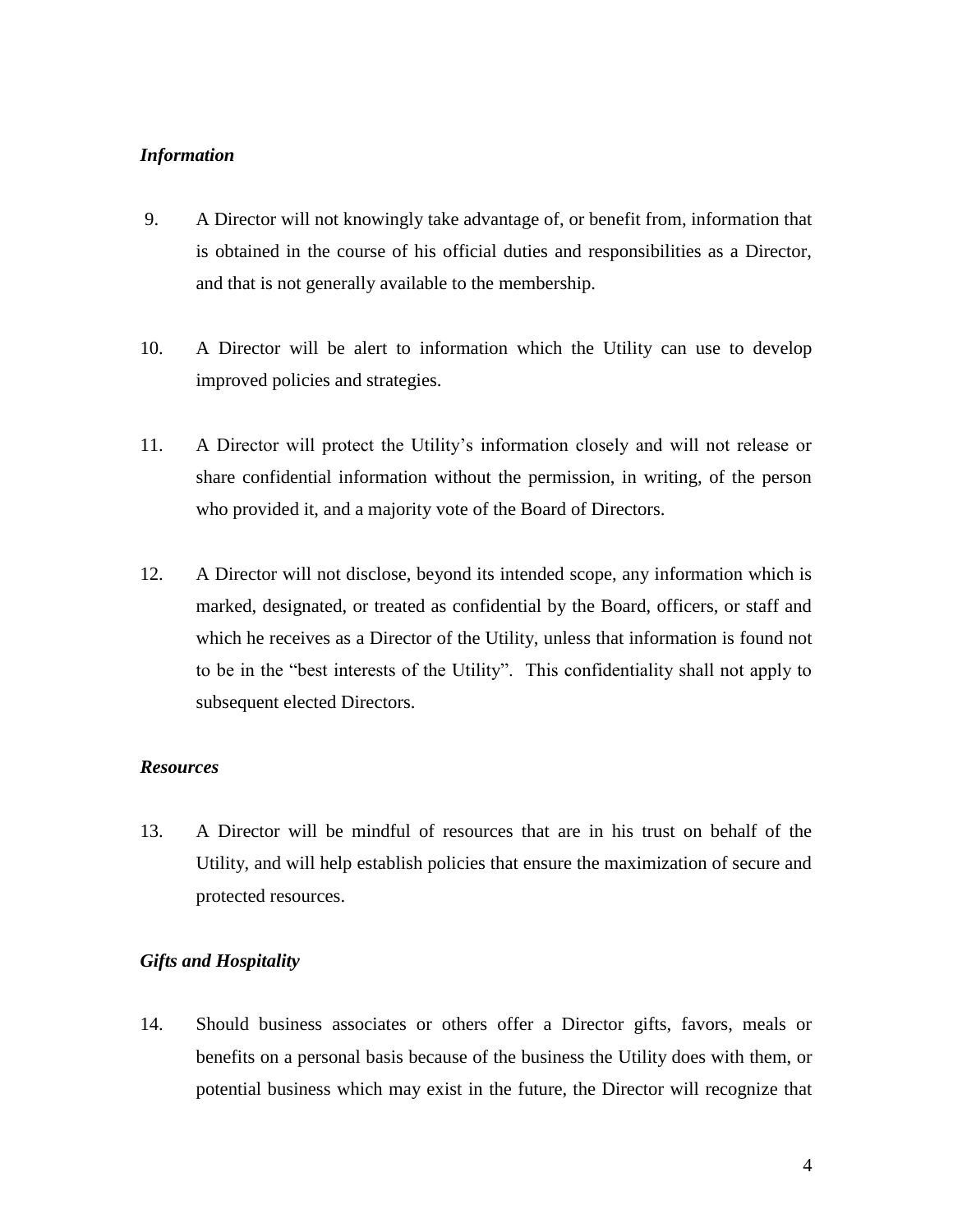such offers may be an effort to secure advantage from them, and will reject such offers on the basis that it is against the Utility's policy.

#### *Representing the Utility*

15. A part of his duties as a Director is to represent the Utility informally and formally to other associations, government officials, and business representatives. A Director shall recognize that it is important that he represents the Utility in such a way as to leave others with a positive impression of the Utility. In his duties, he will preserve and enhance the good reputation of the Utility and will avoid behavior which might damage its image.

#### *Interpretation*

16. The President of the Board of Directors, or his Designee, shall ensure that the practice of this policy will be fair, just, and equitable in all situations of interpretation and application.

#### *Enforcement*

17. The President, or his Designee, is ultimately responsible for immediate interpretation, application and enforcement of the Directors' Code of Ethics Policy. The President shall make all complaints concerning a possible code of ethics violation in writing to the Secretary of the Board and the Board member in questionable standing, with a copy provided to the Complainant(s).

The President shall make an initial determination of the issue and shall attempt initial resolution of the problem with the complainer and the complainant.

If this initial attempt at resolution is not successful, the President shall appoint a tribunal composed of three Directors to investigate the complaint. The tribunal is